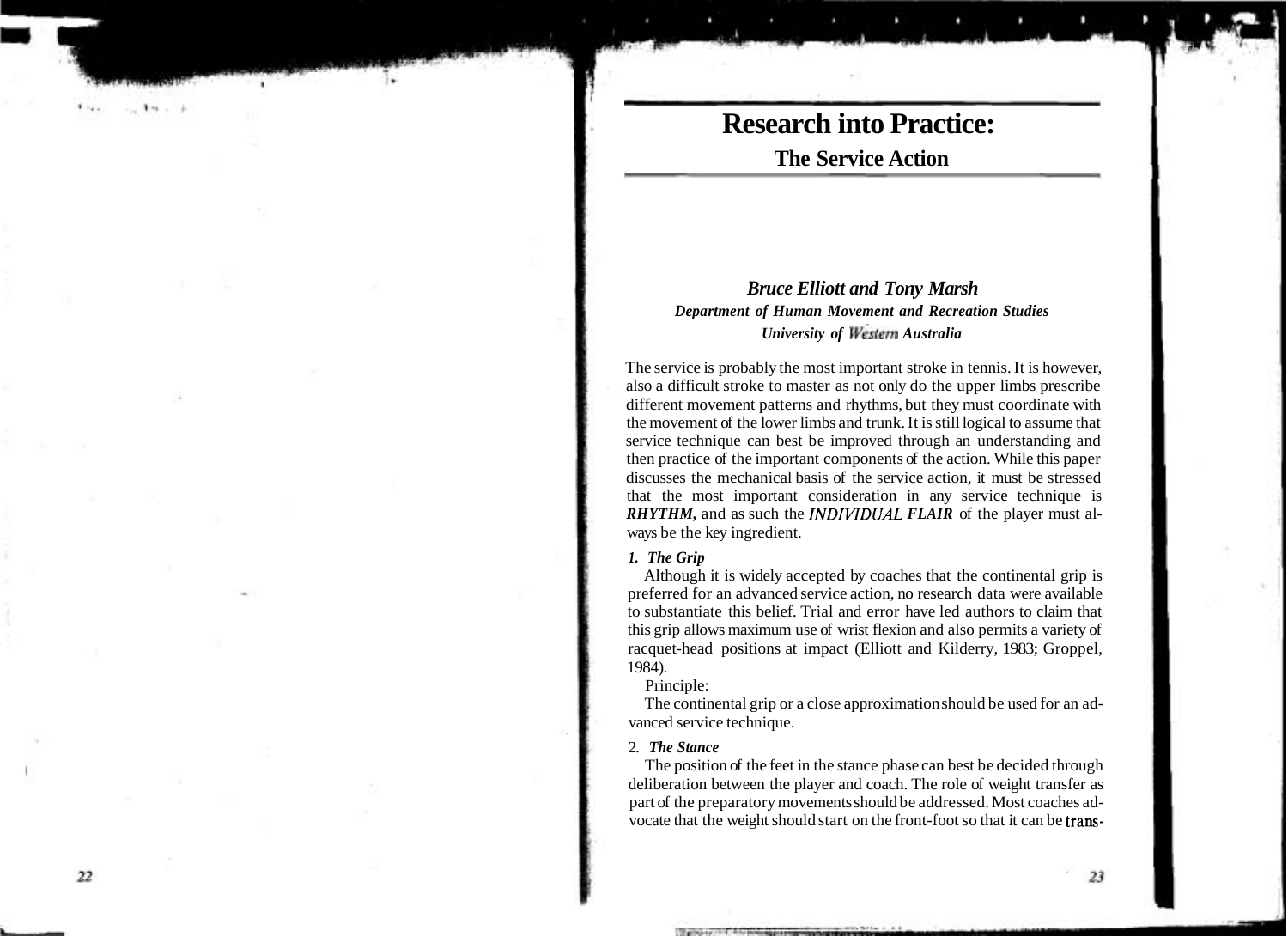ferred backwards and then forwards during the serve (Ashe, 1975; Trabert, 1975; Segura, 1976). This position was supported by Elliott et al. (1986) who reported seven of eight State level performers began their service action with their weight on the front-foot. Smith (1979) reported that the initial weight distribution for five male varsity players was an individual characteristic with three subjects having their weight distributed in front of the rear-foot, one was evenly balanced and one had the weight predominantly placed on the front-foot. This individual weight pattern was consistent for the flat and slice serves. The movement pattern for all servers was for the weight to move back towards the rear-foot and then forward so that at contact the perpendicular line through the centre of gravity was 25 cm forward of the front-toe in the flat service and 41.5 cm forward of the front-toe in the slice service (Smith, 1979).

## **Principle:**

While subject to individual variation, it is evident that the initial weight forward technique that permits a "rocking action" to begin the drive to the ball, is both preferred by most players and supported by research data.

## 3. *Upper Limb Timing* (Figures 1 and 2)

The "down-together" "up-together" synchronisation sequence in racquet and ball movement have not been researched. Some coaches may prefer the ball to just lag behind the racquet movement, while others prefer the reverse situation. A very large "racquet trail" is so often the cause of either a higher than needed ball toss or a cramped hitting position.

## **Principle:**

A synchronised upward movement of the ball-arm and racquet-arm would appear to be needed for an efficient service action.

## 4. *The Foot-up vs Foot-back Controversy* (Figure *2:* The foot-up technique)

A range of foot placements during the lower limb drive from the footback technique through a variety of intermediate positions to the foot-up technique are used by high performance players. A study by Elliott and Wood (1983) found that the foot-back technique produced greater horizontal ground reaction forces and they concluded that this technique may enable a player to move more quickly toward the net at the completion of the serve. The foot-up technique generated larger vertical ground reaction forces which resulted in a better UP and OUT hitting action and a higher impact position than those who used the foot-back technique.

## **Principle:**

The individual flair or preference of the server should be a major determinant in the technique selected, however if the foot-back technique is used coaches must emphasise the "leg drive" to produce an up and down hitting action while those who teach the foot-up technique must emphasis rapid movement to the net (for a serve-volley game) as part of the completion of the serve.

## <sup>I</sup>5. *Lower Limb (leg) Drive* (Figures *2* to 4)

A number of books have related the lower limb drive to the movement of the racquet. Braden and Bruns (1977) stated that an effective natural loop of the racquet was achieved by a "shoulder turn" while Elliott and Kilderry (1983) stated this loop would be enhanced by a correctly timed lower limb action. A study by Elliott et al. (1986) showed that as knee joint extension and foot plantar flexion drove the hip and shoulder upward a reaction force aided the movement of the racquet in its loop behind the back. Mean maximum elbow joint angles for eight State level performers of approximately 60' during this loop showed that while the term. "back scratch" position may be used as a coaching-cue it is not an accurate description of the position of the racquet behind the back.

## **Principle:**

A combination of shoulder turn and lower limb drive produces a dynamic situation where the loop of the racquet behind the back is increased when compared to an action without these characteristics.

## 6. *Sumntation of Body Segments*

A flow of energy from the lower limbs to the trunk and finally to the racquet-limb is required if an optimal velocity is to be achieved at impact. Van Gheluwe and Hebbelinck (1985) and Elliott et al. (1986) in 3-D cinematography studies of skilled servers both reported that this summation process did occur. The maximum resultant linear velocities of segment and endpoints revealed a velocity increase in successive segments from the knee joint to the head of the racquet as the time of impact appraoched (Table 1). This table further shows that the lower limb drive producing knee and hip velocities are synchronised as are the shoulder and elbow velocities produced by trunk and upper arm actions. These actions are then followed by elbow extension and finally forearm pronation and wrist flexion. Groppel (1984) stated that elbow extension from the loop behind the back, forearm pronation and wrist flexion occur almost simultaneously. Jace et al. (1979), Gowitzke and Waddell (1986) and Van Gheluwe et al. (1987) in very detailed approaches to the question of the role of forearm prona-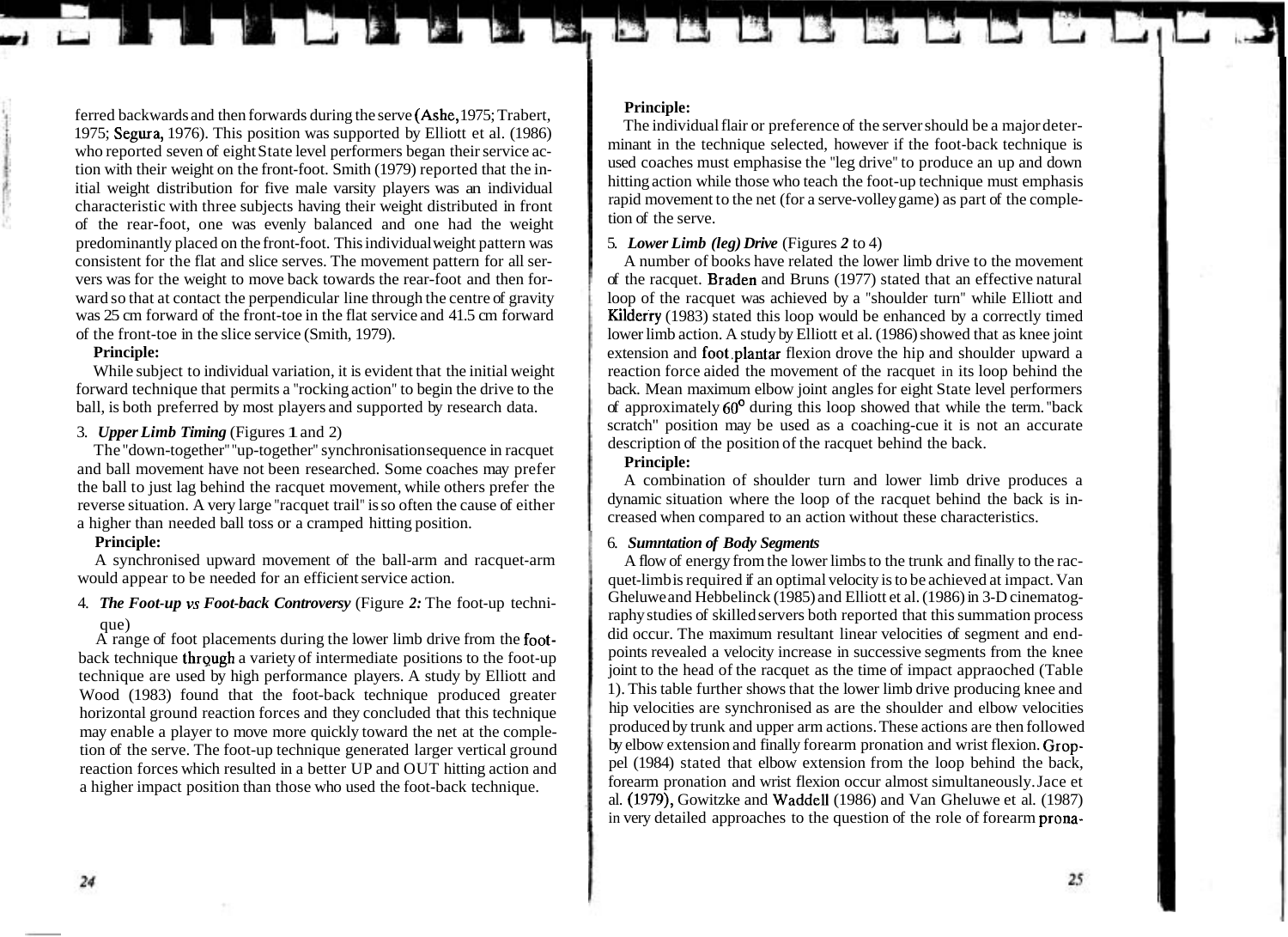Principle:<br>Rhythm is such a key ingredient of the service action that a well coordinated action will almost inevitably lead to an effective summation of body segments. The flow in this action is basically:

- 
- 
- flexion (Figures 5 to 9)

# Resultant **Maximum** Linear Velocities of the<br>Hitting Arm in the Tennis Serve

|                   | Velocity | Time to impact<br>(s |
|-------------------|----------|----------------------|
| Knee              | 0.8      | 0.10                 |
| Hip               | 2.2      | 0.19                 |
| Shoulder          | 3.0      | 0.14                 |
| Elbow             | 5.8      | 0.13                 |
| Wrist             | 12.8     | 0.09                 |
| Centre of Racquet | 27.2     | 0.04                 |

7. Racquet Trajectory for Impact (Figures 8 to 9)

Research has shown that a serve is seldom hit flat at high speeds because the height of the impact above the court for players of average stature is too low to allow the ball to clear the net and land in the service court (Braden and Bruns, 1977; Elliott, 1983; Brody, 1985). Braden and Bruns (1977) stated that to hit the ball hard, on a straight line so that it clears the net by one to six inches and lands one inch inside the service line, the centre of your racquet must be ten feet in the air. Brody (1985) stated that if you The ball should be "pushed to the height of the "sweet spot" or top of ting a good serve. Gravity, air resistance and forward ball rotation then all help to ensure that an appropriate trajectory occurs for a successful service. As gravity and air resistance are always present, forward ball rotation

tion reported that the velocity of the racquet prior to impact was increased<br>by both pronation of the forearm and rotation of the upper arm. which moves in an upward line of approximately 4<sup>0</sup> from 0.05 sec., prior to until impact and then generally continues through along a horizontal line immediately following impact in an attempt to generate some forward ball rotation (Elliott, 1983). The highest forward ball rotation from the players • lower limb drive (Figures 2 to 4) in this study was caused when the racquet was moved with an upward training trunk rotation and upper arm flexion (Figures 3 to 5) in this study was caused when the racquet was moved wit • trunk rotation and upper arm flexion (Figures 3 to 5) trajectory of  $5^{\circ}$  prior to impact and continued with a  $2^{\circ}$  upwardtrajectory  $\bullet$  forearm extension, forearm pronation, upper arm rotation and hand from impac

## **Principle:**

An UP and OUT hitting technique must be emphasised in development TABLE 1 **of an efficient service action** 

Here While it is imperative that the ball toss be fitted into a rhythmical rac-<br>
While it is imperative that the ball toss be fitted into a rhythmical rac-<br>
quet action, the height of this toss has led to disagreement with ing literature. The height that the ball should be "pushed in the toss has proven a problem for both players and coaches as role models have used a variety of ball heights. Plagenhoef (1970) used high speed photography to show that the great majority of International tennis players filmed im**pacted** the ball just after it had begun to drop (Newcombe and Trabert, 0 to 2.5 cm drop; Seixas, 2.5 to 7.5 cm drop; Ashe, 7.5 to 12.5 cm drop; Gonzales and Hoad,  $15$  to 22.5 cm drop). A mean ball drop prior to impact of 53 cm (1.7 feet) was recorded for four male and four female State level adults (Elliott et al., 1986). Beerman and Sher (1981) calculated that the ball remains at the peak of its flight when "pushed to the height of the "sweet spot" of the racquet for eight-fold the time it would remain at this Modified from Elliott, et al. (1986)<br>Modified from Elliott, et al. (1986) tance). They further calculated that with a ball toss 1.2 m above the "sweet" spot", you have to hit a ball moving at approximately 5 ms<sup>-1</sup>. The servers in the study by Elliott et al. (1986) were required to hit a ball dropping at 2.2 ms<sup>-1</sup>. The subject is Figure 9 allowed the ball to drop 23 cm prior to impact and was therefore required to hit a ball moving at approximately 2.1  $ms^{-1}$ 

## Principle:

Remember that this position will be higher than that attained by the outstretched racquet while standing on the ground, particularly if the server has a good lower limb drive.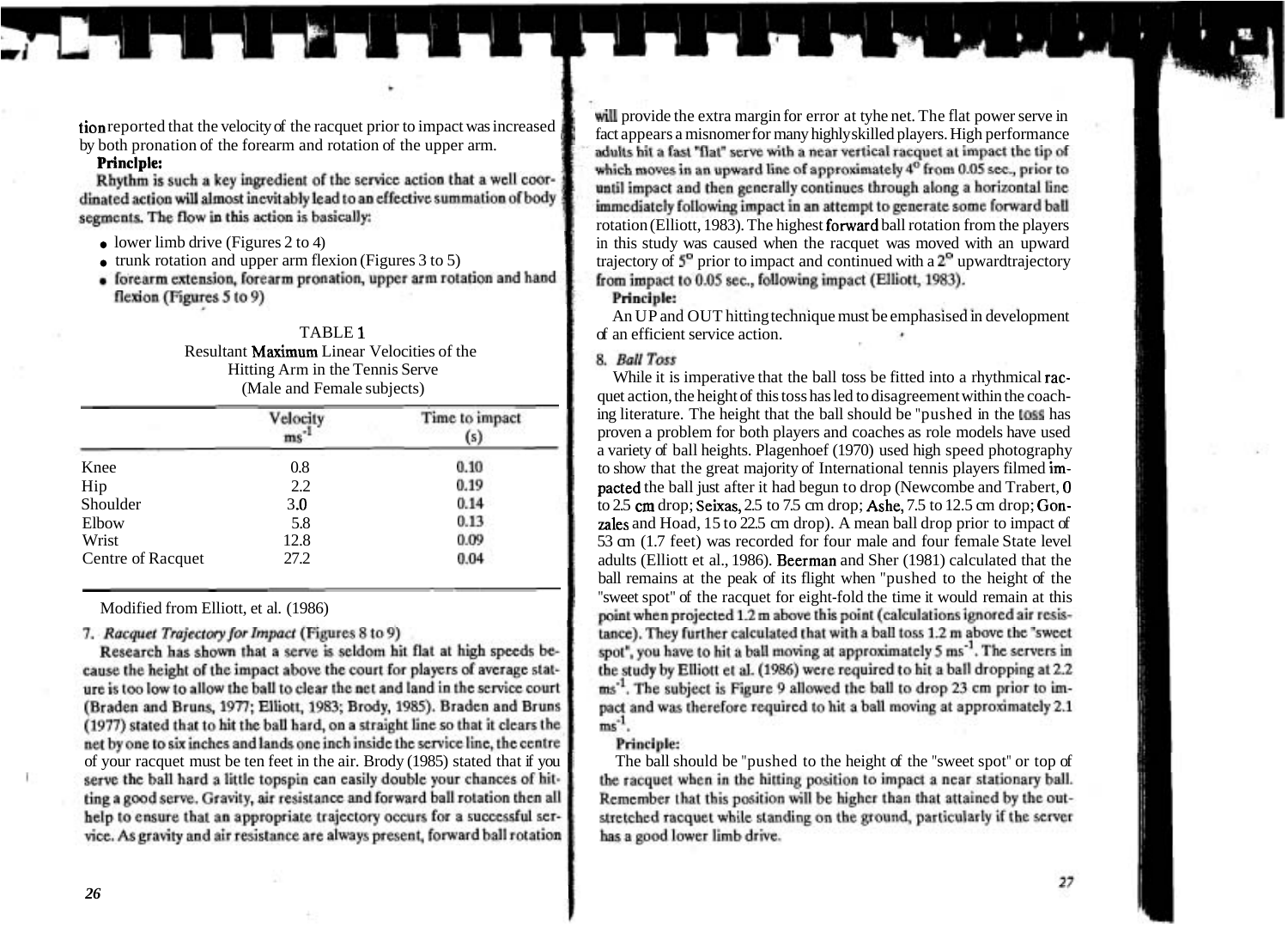## 9. *Impact Height* (Figure 9)

The optimal hitting height for any individual should be characterised by an extended body with the racquet at 90' to the court. The shoulder joint should be extended (approximately 140') while the elbow and wrist joints should approximate  $180^\circ$ . Elliott et al. (1986) reported mean values of 138<sup>°</sup>, 156<sup>°</sup> and 157<sup>°</sup> respectively for male and female adults at impact. The Internationally ranked female in Figure 9 demonstrated a near ideal situation with a shoulder joint angle of  $132^\circ$ , and elbow joint of  $170^\circ$ , a wrist angle of  $171^\circ$  and a racquet angle of  $90^\circ$ , which produced a hitting position of 162 per cent of standingheight.

\*

Brody (1985) using computer simulation, showed a strong correlation between the height of impact and success in the serve. At  $40 \text{ ms}^{-1}$  (90 mph) a ball hit at 2.7 m above the court has twice the chance of success of one hit at 2.2 m from the court. The harder the ball is hit the more important the height of impact is to a successful serve (Brody, 1985). To attain the higher impact position many players, as shown in Figure 9, leave the ground to impact the ball (Groppel, 1984).

## **Principle:**

An off the ground hitting position created by a natural lower limb drive and summation of body segments is of benefit as it creates a higher impact position; however, if a purposeful upset service rhythm and be detrimental to performance.

## 10. *The Follow-Through*

An effective follow-through is necessary if optimal racquet velocity is to be achieved at impact and the racquet-arm is allowed to slow down gradually without undue risk of injury. Pronation of the forearm continues after impact, although the extent and timing may vary from player to player (Figures 9 to 10). Another question that must be addressed during the follow-through is, which foot should land first after impact? The server in Figure 11 lands on her left foot prior to starting her movements to the net by bringing her rear-foot prior to starting her movements to the net by bringing her rear-foot forward. No research evidence exists that would dictate which foot landing provides more power in the service, nor is any data available to suggest which technique would get the performer to the net faster (Groppel, 1984). The service action is completed with a racquet follow-through across the line of the body and total movement into the playing area.

## **Principle:**

A smooth follow-through that incorporates movement towards the net (if serve-volley game required) is an essential ingredient of good service technique.

Coaching of the tennis serve, like any skill, should be based on the individual flair and physical characteristics of the performer and the knowledge of the coach. Improved performance will occur at all levels when the mechanical basis of the skill to be taught are understood and introduced to the learning sequence at the appropriate time.



Figures 1 to 5: Sequence of service actions taken from film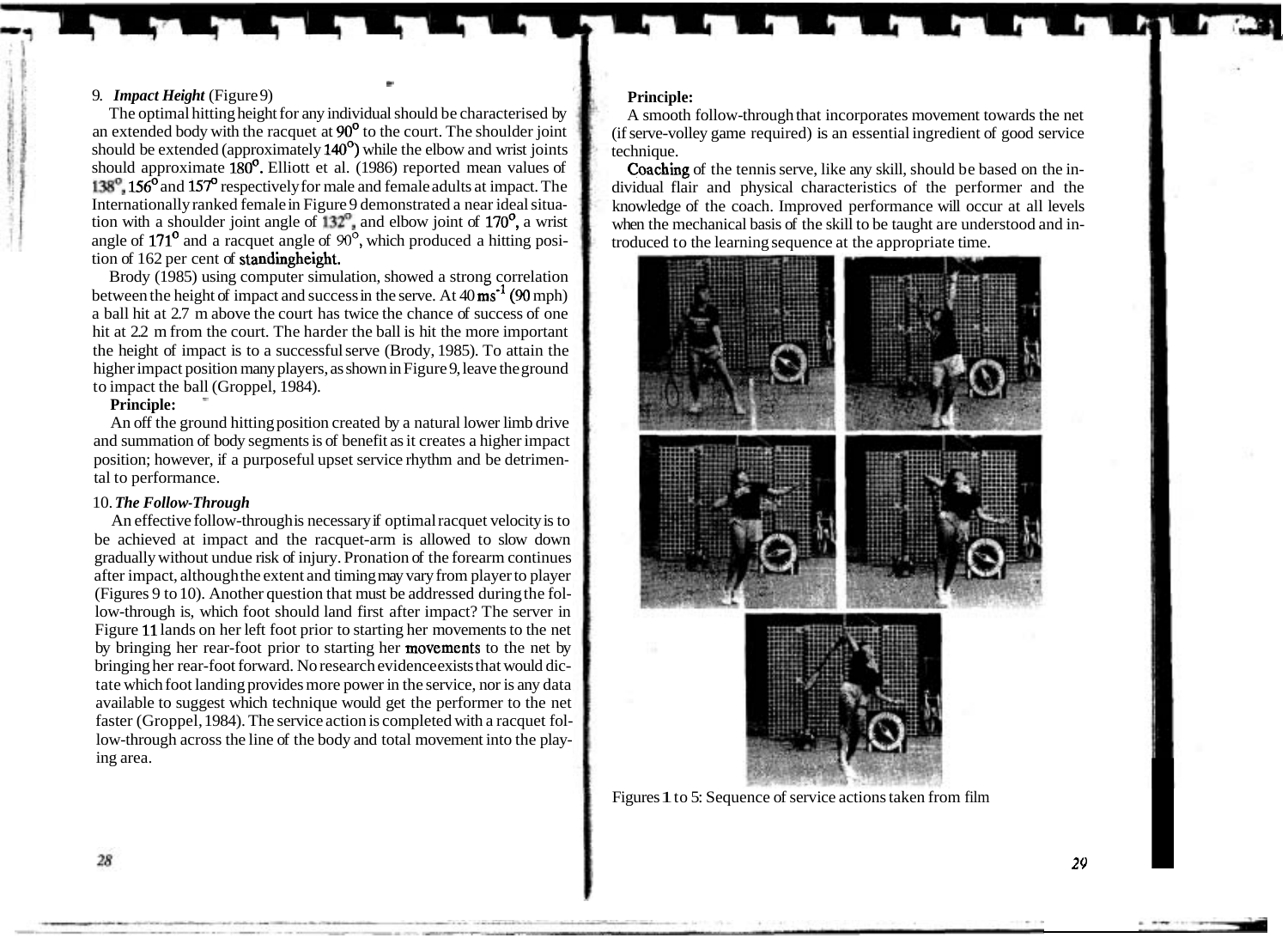

Figures 6 - 11: Sequence of service actions taken from film

## ; **REFERENCES**

- r Ashe, A., Getting More Firepower into the Cannonball, Tennis Strokes and Strategies, Simon and Schuster, New York, 1975.
- Braden, V. and B. Bruns, Vic Braden's Tennis for the Future, Little Brown and Go., Boston, 197.
- Brody, H., Science Made Practical for the Tennis Teacher, USPTR Instructional Series Vol. **VI,** 1985.
- Elliott, B. and G. Wood, The Biomechanics of the Foot-Up v Foot-Back Tennis Serve Techniques, The Australian Journal of Sports Sciences **3(2),** 1983.
- Elliott, B. and R. Kilderry, The Art and Science of Tennis, Saunders College Pub., Philadelphia, 1983.
- Elliott, B.C., Spin and the Power Serve in Tennis, Journal of Human Movement Studies, Vo19 **(Z),** 97-104,1983.
- Elliott, B.C., T. Marsh and B. Blanksby, A Three-Dimensional Cinematographic Analysis of the Tennis Serve, International Journal of Sports Biomechanics, Vo12 (4). 260-271,1986.
- Gowitzke, B. and D. Waddell, The Role of Forearm Pronation in Overhead Sports. Paper presented at the University of Western Australia, 1986.
- Groppel, Jack:Tennis For Advanced Players, Human Kinetics Publications, Illinois, 1984.
- Jack, M., M. Adrain and Y. Yoneda, Selected Aspects of the Overarm Stroke in Tennis, Badminton, Racquetball and Squash, in Science in Racquet Sports, Terauds, J. (Ed.), Academic Publishers, Del Mar, Calif. 69-80,1979.
- Plagenhoef, S., Fundamentals of Tennis, Prentice Hall, Englewood Cliffs, New Jersey, 1970.
- Segura, P. Championship Strategy, McGraw Hill Book Co., New York, **1976.**